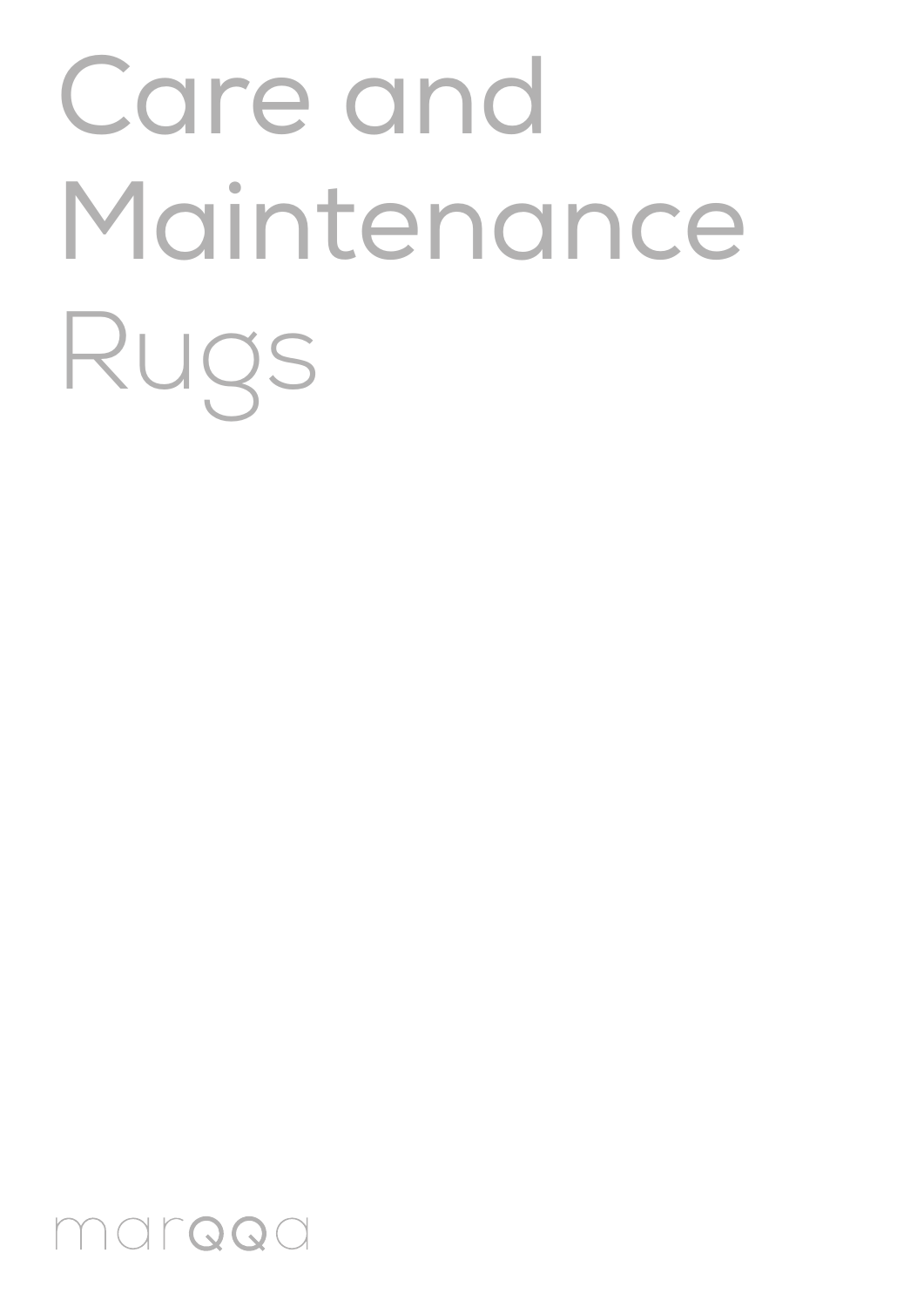### CARE INSTRUCTIONS

#### **GENERAL**

Our rugs are made from 100% New Zealand Wool. Slight variations in color, texture and size may occur as wool is a natural raw material and our rugs are handcrafted. It is normal for rugs to shed in the first few months of use. This process is not, under any circumstances, a quality or manufacturing defect as it is one of the characteristics of this type of material. The pilling decreases after some time of use and does not affect the appearance, strength, quality, or comfort of the rugs. Regular vacuuming will help to significantly reduce those loose fibers.

## MAINTENANCE & CLEANING

To avoid stains or color changes due to exposure to sunlight, rotate and change the position of the rug frequently. We also advise you to change its position from time to time if you have furniture placed on it.

Wool rugs should be vacuumed frequently. Regular cleaning is essential to keep the rug in its original condition and quality. For woolen tapestries, we advise dry cleaning or cleaning with neutral pH soap and water (temperature should not exceed 30 °C/86 °F). Steam cleaning or any other method that involves a substantial increase in temperature (above 30 °C/86 °F) is not recommended.

Any dirt or spilled liquid should be cleaned immediately. It's easier to remove stains that haven't been completely absorbed. The removal of any stain should be done extremely carefully, without scratching or rubbing too much the rug. For a deeper and more effective cleaning, contact a specialized company.

It is important to emphasize that the products warranty does not cover any damages or non-conformities resulting from the non-compliance with the above-mentioned instructions.

Please read our Terms & Conditions for more information.